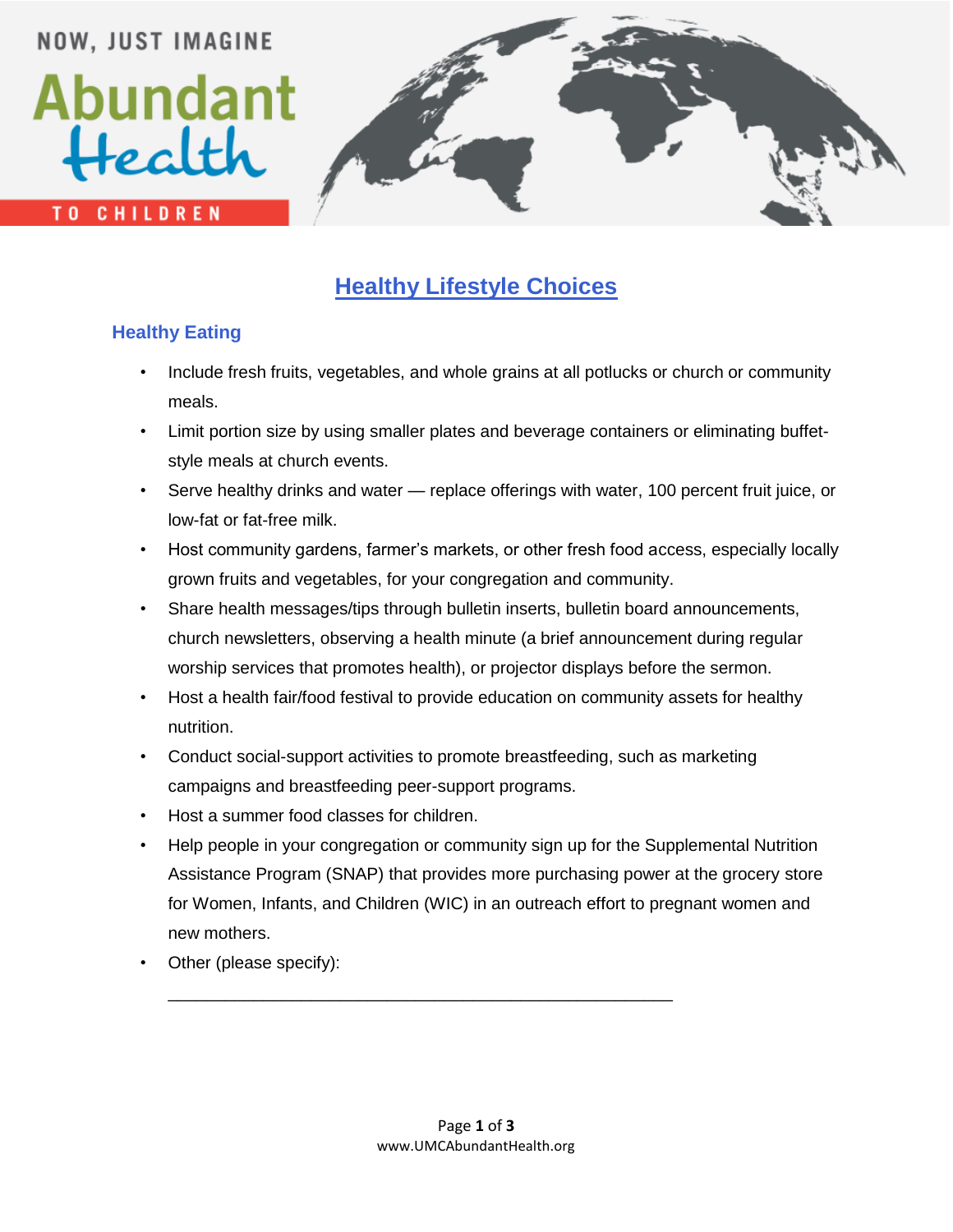# **NOW, JUST IMAGINE** Abundant Health **TO CHILDREN**

#### **Active Living**

- Offer low- or no-cost physical activity programs across the lifespan (e.g., intramural sports, physical activity clubs/classes for children and seniors).
- Develop joint-use agreements that encourage shared use of physical activity facilities for your congregation (e.g., school gymnasiums, community recreation centers).
- Hold a healthy living week with exercise competitions, e.g., pedometer challenges.
- Dedicate an area in the church for exercising; allow afterschool programs, clubs, or groups to use these spaces to increase youth opportunities for physical activity after school and on weekends.
- Hold national health observance day events for participation in physical activity.

\_\_\_\_\_\_\_\_\_\_\_\_\_\_\_\_\_\_\_\_\_\_\_\_\_\_\_\_\_\_\_\_\_\_\_\_\_\_\_\_\_\_\_\_\_\_\_\_\_\_\_\_\_

• Other (please specify):

#### **Mental Health**

- Make home visits to new parents, older adults, and others who may be disconnected from the community.
- Make prayer quilts, comfort pillows, or care baskets for persons who are in the hospital, residential facility, or are bedridden.
- Provide counseling services to those impacted by addiction or violence, including family members.
- Involve church members in providing meals or respite care to those with chronic illnesses or mental health challenges.
- Provide space and organized activities (e.g., opportunities for volunteering) that encourage social participation and inclusion for all people, including older people and persons with disabilities.
- Support child and youth development programs (e.g., peer-mentoring programs, volunteering programs) and promote inclusion of youth with mental, emotional, and behavioral problems.